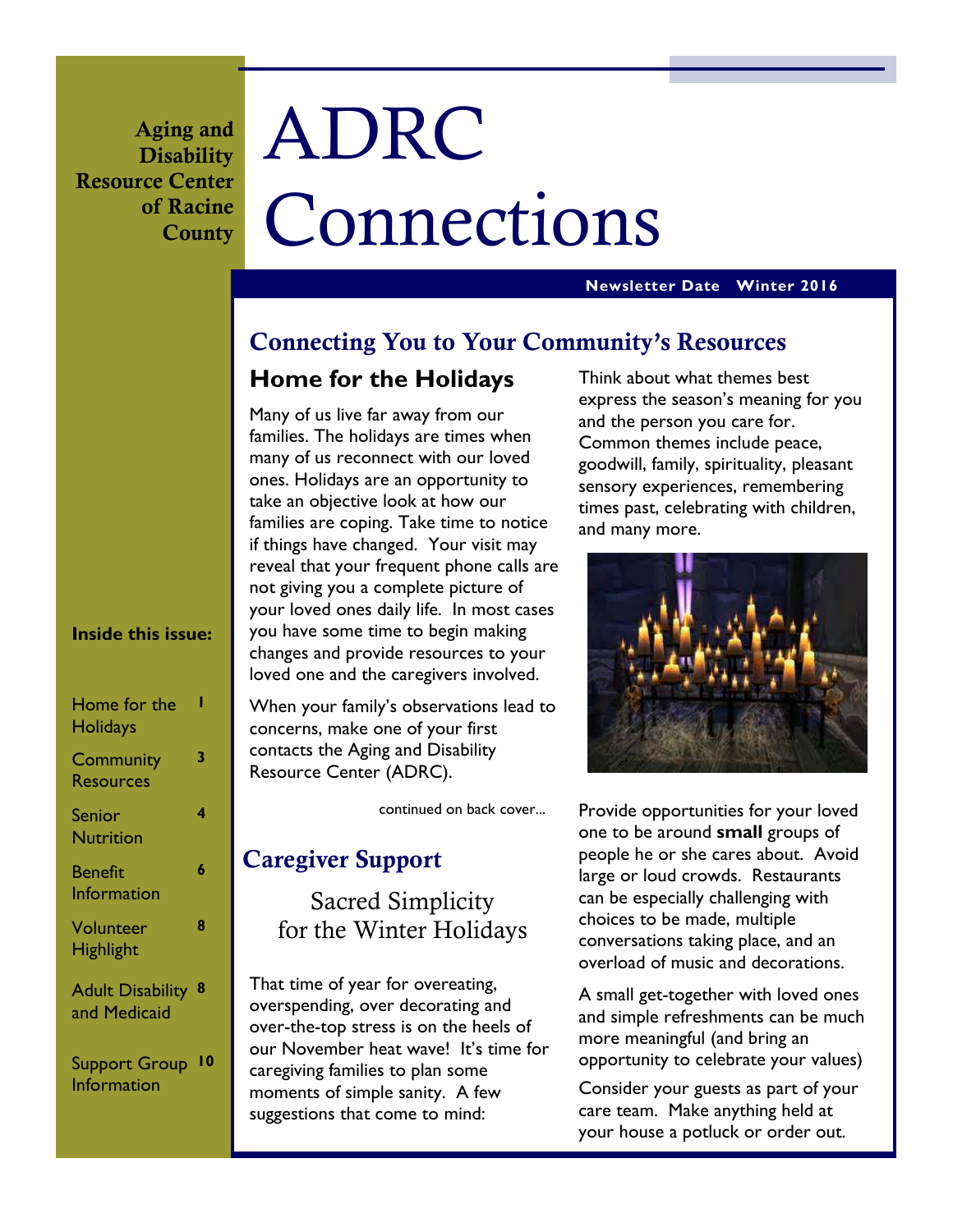# *continued from front page*

Keep your decorations simple and important (A good definition of "elegant!") Leave plenty of space free of fall hazards Assign someone to keep floors free of clutter during your gathering. Gifts, eating items, toys pets, and other sundries can easily cause a fall.

Share some compassionate communication techniques with your guests. For instance, avoiding asking your loved one to remember someone's name as if there is a memory challenge (better to say, "Dad, this is Jason" than "Who is this, Dad?") Capitalize on long-term memories which usually stay intact longer. Really enjoy old stories (perhaps over and over).

Some tips if your care partner or another guest has hearing loss: Look directly at the person at eye level if possible. Maintain this space and speak slowly and with a lower-than-usual tone in your voice. Use gestures. Practice patience. Smile. Do not yell.

*May your holiday season be simply satisfying and worthwhile.* 

# **December Stress Soother: Light in the Darkness**

This time of year is difficult for many people. Like it or not, we are diurnal animals, who crave daylight. We may

> feel vaguely uneasy, deprived, sad, and downright grouchy, especially when darkness comes early. Human beings from ancient times have exhibited this tendency, and for good reason. The sun dipping lower on the horizon, caused legitimate concern for the next growing season.

Many traditions have grown around practices used by people to coax the sun to return again (and perhaps so that people would be cheerier!).

Today we know that the sun will return, but increased darkness still triggers chemical changes. We aren't always able to pinpoint why we feel anxious or irritable, especially if we're stressed out or if we have dementia. Letting available daylight into your living space can be helpful. Try standing by a sunny window, as you breathe deeply and practice gratitude. A few seconds can brighten your day. It helps to be aware of your care partner's need for natural light as well. Limiting the time we are focused on TV and other devices can be helpful for anyone.

We are richly blessed with choices of artificial lighting. It can be helpful to turn on plenty of lamps during the evening hours. Full-spectrum lamps can be helpful. They mimic the light waves of the sun and can be therapeutic. And there is always the color, glitter and glitz of decorative seasonal lighting around us. This is attractive to some and can be too much of a bright, blinking thing to others. You may find a moderately decorated setting with just the right music to be a great comfort in the midst of seasonal tumult. Remember, everything in moderation!

# **Interested in Classes?**

The Caregiver Support Team/Senior Services at the Aging and Disability Resource Center of Racine County, along with providing ongoing support for caregivers, facilitates several classes for older adults and caregivers throughout the year. These classes are Powerful Tools for Caregivers, Caregiving Relationships, Stepping On, and Living Well with Chronic Conditions.

**Powerful Tools for Caregivers** is a six-week, two hour course. Caregivers learn a lot of different tools to work with their loved one and others during their caregiving journey. There are **continued on page 10...** 

**Questions about this article contact: Marilyn Joyce Caregiver Support Specialist** 

**Aging and Disability Resource Center of Racine County** 

**262- 833-8764 marilyn.joyce@r acinecounty.com**

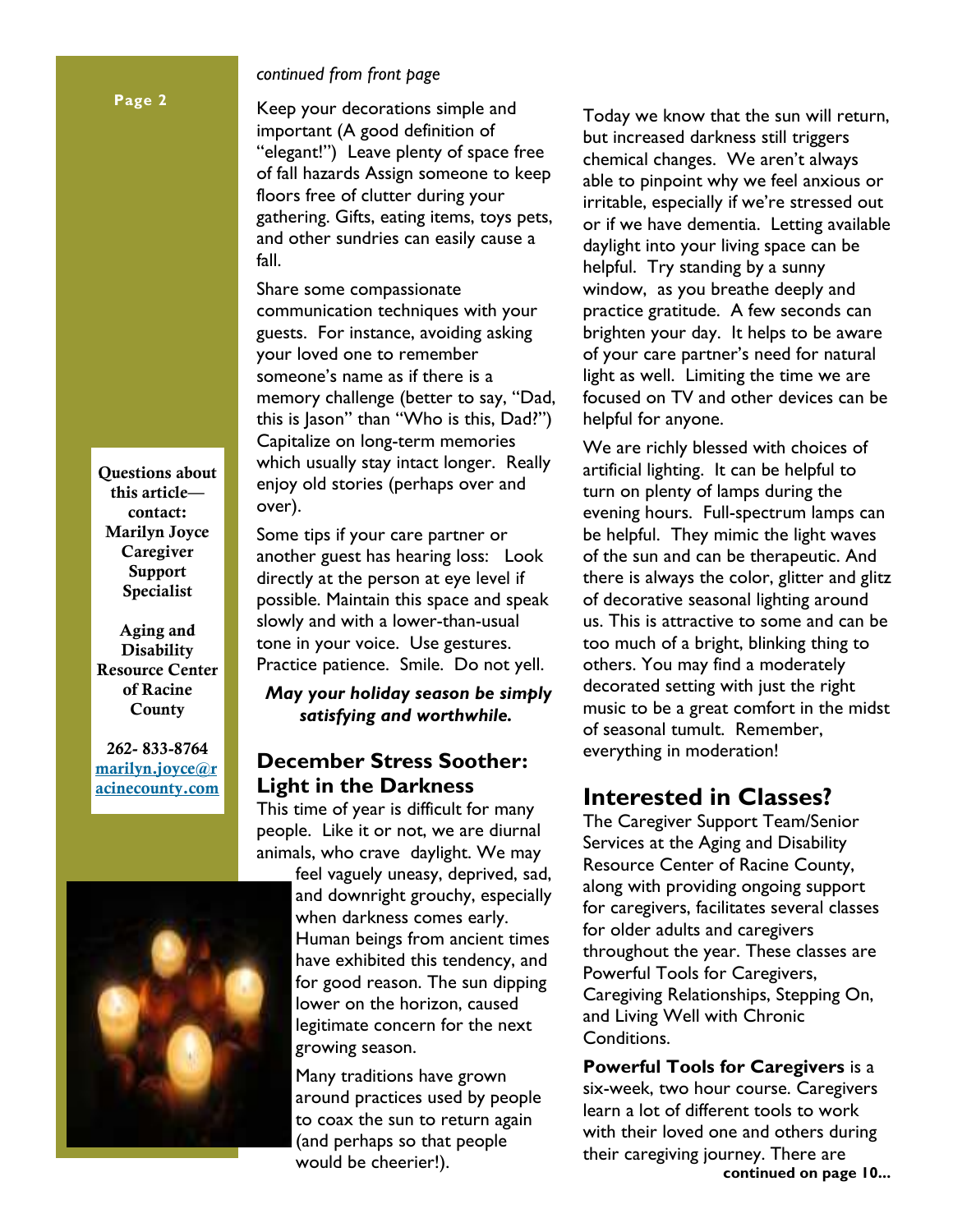# **Transition to Adulthood**

# **Why Should You Apply for Adult Disability at Age 18?**

To access some programs for disabled adults you would need to have a disability determination through Social Security. By applying for adult disability at age 18 you are an adult, and it is no longer assumed that your parents are supporting you so the household income is not taken into consideration.

### **What does this mean for you?**

- You need to be determined eligible for supports and can work with a team to develop an individual plan.
- You can find your own adult service providers and determine if their services are right for you.
- This means you have to understand adult rights and responsibilities.
- You need to use self-advocacy and self-determination skills.

### **Defining Disability**

Definitions used by the world of adult services are very specific and different from those that are used by educators in the high school setting. An understanding of these definitions is helpful when navigating the adult system. For more information see the publication below.

This information is in part adapted from the publication *Living My Dream* which can be requested from the ADRC or found on line at: https://www.dhs.wisconsin.gov/ publication/p00413a.pdf

Also see the article about Adult Disability and Medicaid Benefits beginning on page 8.

*Please Note that the ADRC Website address has changed* 

# **Community Resources**

*This column highlights some of the many resources in our community. For more, see the Community Resource Directory available from the Aging and Disability Resource Center (262-833-8777) or* www.adrc.racinecounty.com

# **New Driving Resource**

*By Kevin Damask, staff writer with the Wisconsin Council of the Blind & Visually Impaired* 

Talking to a friend or loved one about no longer driving can be tense and uncomfortable. When discussing driving cessation, the best options are to collect information, develop a plan of action, and follow through on the plan, according to the National Highway Traffic Safety Administration. **The Wisconsin Council of the Blind & Visually Impaired** recently addressed this topic in our webinar "When to Stop Driving and How to Talk to Your Loved Ones About It."

During this one-hour presentation, tips on how to respectfully discuss no longer driving with loved ones were presented, along with several resources for evaluating the ability to drive, and ways to find safe and alternative modes of transportation. To access this webinar, go to:

**http://tinyurl.com/ h2q5zwn.** 

**You can request** the handout "*Driver Training, Evaluation and Modifications"* by contacting the ADRC at 262-833-8777

**or Favorite and connect to:** 

**Please change your bookmark** 

www.adrc.racine county.com





#### **Page 3**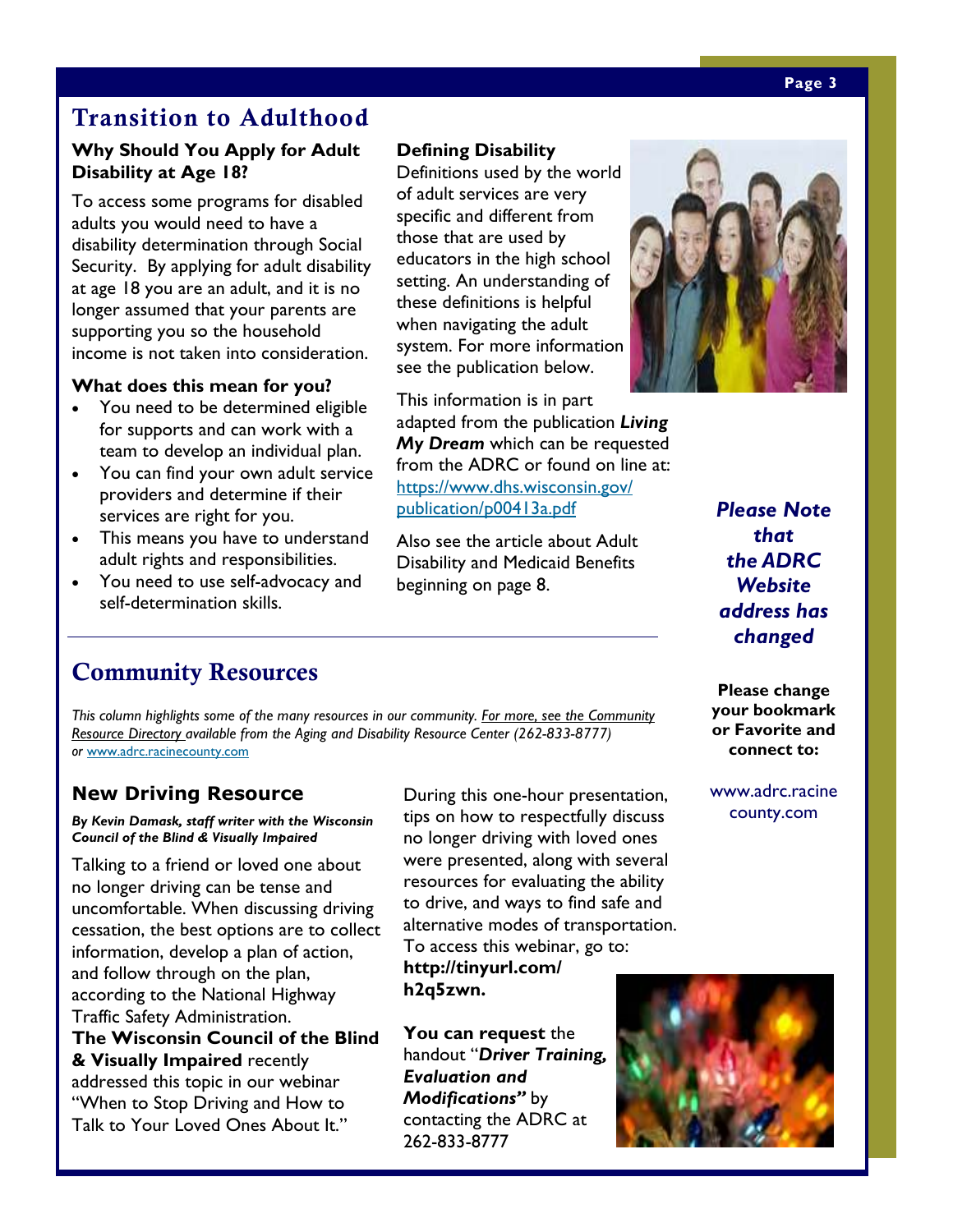#### **Page 4 ADRC**



# **Racine County Senior Nutrition Program**

Call 833-8766 **To make a reservation** at one of our Dining Sites, please call before **9:00 a.m**. a business day in advance.

#### **Dining Sites:**

**Burlington Senior Center** 201 N Main St, Burlington, WI Monday - Friday at Noon

**Lake Oaks Apartments** 1916 S Wisconsin Ave, Racine, WI Monday - Friday at Noon

**Lincoln Villas North Apartments** 3919 Ruby Ave, Racine, WI Monday - Friday at 11:30 am

**Lincoln Villas South Apartments**  5820 Lincoln Village Dr, Racine, WI Monday - Friday at Noon

**Living Faith Lutheran Church**  (former Atonement) 2915 Wright Ave, Racine, WI Monday - Friday at Noon

**Salvation Army** 1901 Washington Ave, Racine, WI Monday– Friday at Noon

**Union Grove Hometown Village**  1415 13th Ave, Union Grove, WI Monday - Friday at 11:30 am

**Menus :** You can find the menus for coming months in your local newspaper, or online at:

www.adrc.racinecounty.com

*Reservation and Cancellation times have changed for the Senior Nutrition Program If you have questions please call 262-833-8766* 

# **Focus on the Big Picture to Enjoy Your Holiday Season**

**Enjoy the holiday parties and family meals.** These only come around once a year and yes, eating is a part of the social event, but it's not the main event! Don't let the party eating habits follow you back to your regular schedule.



 **Try sneaking in extra fruits, vegetables and whole grains when you are not at holiday events.**  It's also a good time to remember that most people are trying to watch what and how much they eat. Some may even be trying hard! Keep the temptations to a minimum because everyone's health depends on it.

**Enjoy your family and friends more than the buffet!** For many, this time of the year is the only time we see certain loved ones. Remember to take advantage of this and get engaged in conversations, card games or other activities away from the snacks and sweets.

**If you overeat at parties or large meals, don't despair!** It is important not to be too hard on yourself when trying to eat healthy throughout the holiday season. For some, the guilt of overeating often leads to more overeating.

Everyone is going to over-indulge once in a while. What is MOST important is not allowing this to turn into a habit. Focus on making the next meal or day a healthier one!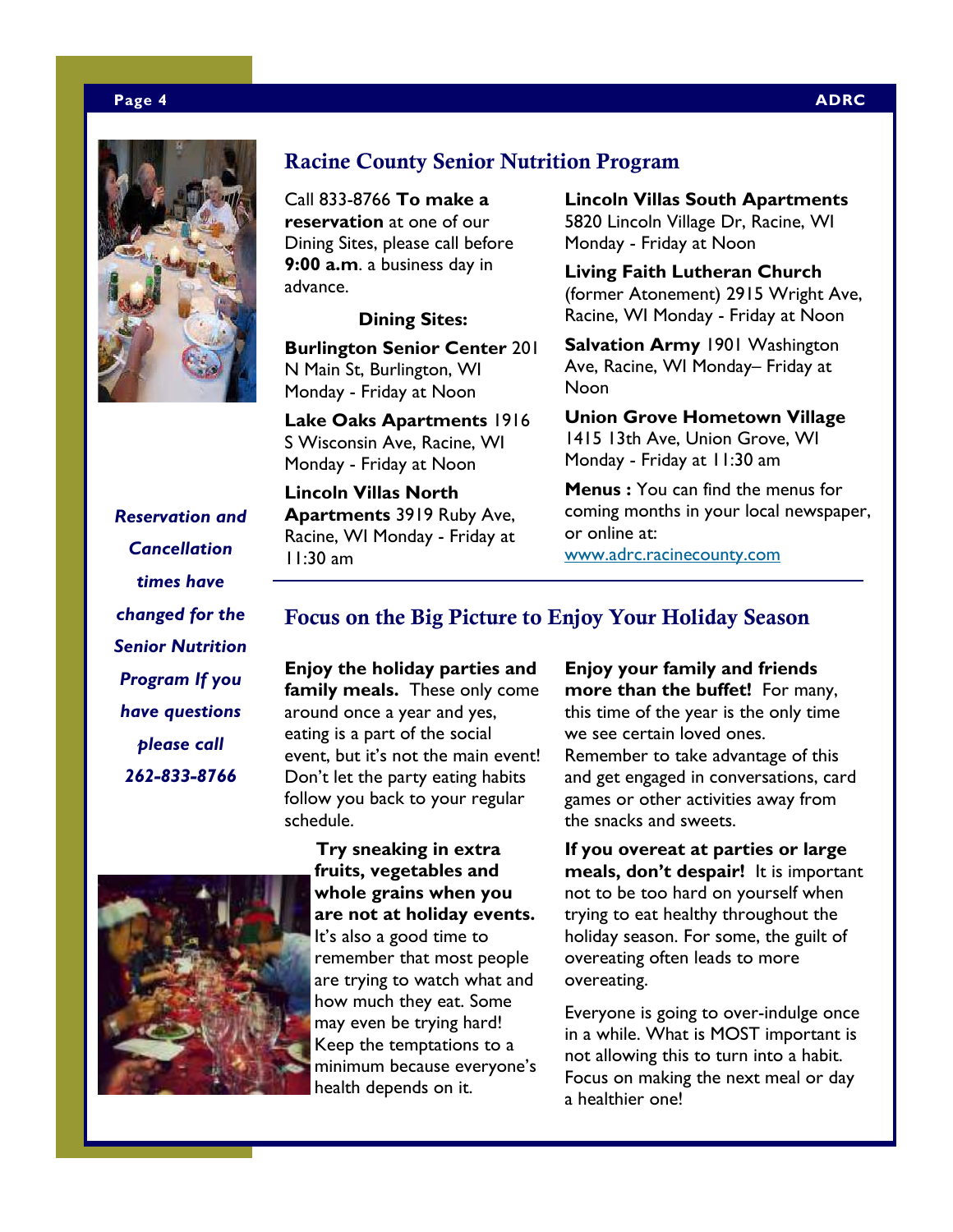# **Healthy Baking and Cooking Substitutions**

| <b>Original Ingredient</b>                                  | <b>Healthy Substitution</b>                                                                                      |
|-------------------------------------------------------------|------------------------------------------------------------------------------------------------------------------|
| Bacon                                                       | Canadian bacon, turkey bacon, smoked turkey or<br>prosciutto (Italian ham)                                       |
| <b>Bread-White</b>                                          | Whole-grain bread                                                                                                |
| Bread crumbs, dry                                           | Rolled oats or crushed bran cereal                                                                               |
| Butter, margarine, shortening or oil in baked<br>goods      | Applesauce or prune puree for half of the butter,<br>margarine, etc.                                             |
| Butter, margarine, shortening or oil to<br>prevent sticking | Cooking spray or nonstick pans                                                                                   |
| Cream                                                       | Fat-free half-&-half, evaporated skim milk                                                                       |
| Cream cheese                                                | Fat-free or 1/3 reduced fat cream cheese                                                                         |
| Eggs                                                        | Two egg whites, or $\frac{1}{4}$ cup egg substitute for each<br>egg                                              |
| Flour                                                       | Whole-wheat flour for half of the called for amount                                                              |
| Ground Beef                                                 | Extra-lean or lean ground beef, ground chicken or<br>turkey                                                      |
| Iceberg lettuce                                             | Arugula, chicory, collard greens, dandelion greens,<br>kale, mustard greens, spinach, watercress                 |
| Mayonnaise                                                  | Reduced-calorie or reduced-fat mayonnaise                                                                        |
| Meat as a main ingredient                                   | $3 \times$ as many vegetables as meat on pizzas, in<br>casseroles or in soups and stews                          |
| Milk-Evaporated                                             | Evaporated skim milk                                                                                             |
| Milk-Whole                                                  | 1% or skim milk                                                                                                  |
| Oil based marinades                                         | Wine, balsamic vinegar, fruit juice or fat-free broth                                                            |
| Pasta or Rice                                               | Whole-wheat pasta, brown rice, barley, wild rice                                                                 |
| Salad dressing                                              | Reduced calorie dressings or vinaigrettes                                                                        |
| Seasoning salts (garlic, celery or onion)                   | Herb only seasonings (garlic powder, celery seed or<br>onion flakes), fresh chopped herbs and garlic             |
| Soups, creamed                                              | Fat-free milk-based soups, mashed potato flakes, or<br>pureed carrots, potatoes or tofu for thickening<br>agents |
| Sour cream                                                  | Fat-free or low-fat sour cream, plain fat-free or low-<br>fat yogurt                                             |
| Sugar                                                       | Reduce the amount by $1/3$ to $\frac{1}{2}$ and intensify<br>sweetness with vanilla, nutmeg or cinnamon          |

**Food Safety** 

*If you need the answer to a food safety question, the USDA Meat and Poultry Hotline can get it to you: toll free over the phone at 888-674-6854, from 10:00 a.m. to 4:00 p.m. Eastern time on weekdays year round; on the Internet (AskKaren.gov and in Spanish PregunteleaKaren .gov); via email MPHotline @fsis.usda.gov); or via your portable electronic device (m.askkaren.gov).*



*Created by Lauren Levandoski, MS, UW-Stout Dietetic Intern, November 2011 Handout source modified from http://www.mayoclinic.com/health/healthy-recipes/NU00585*

#### **Page 5**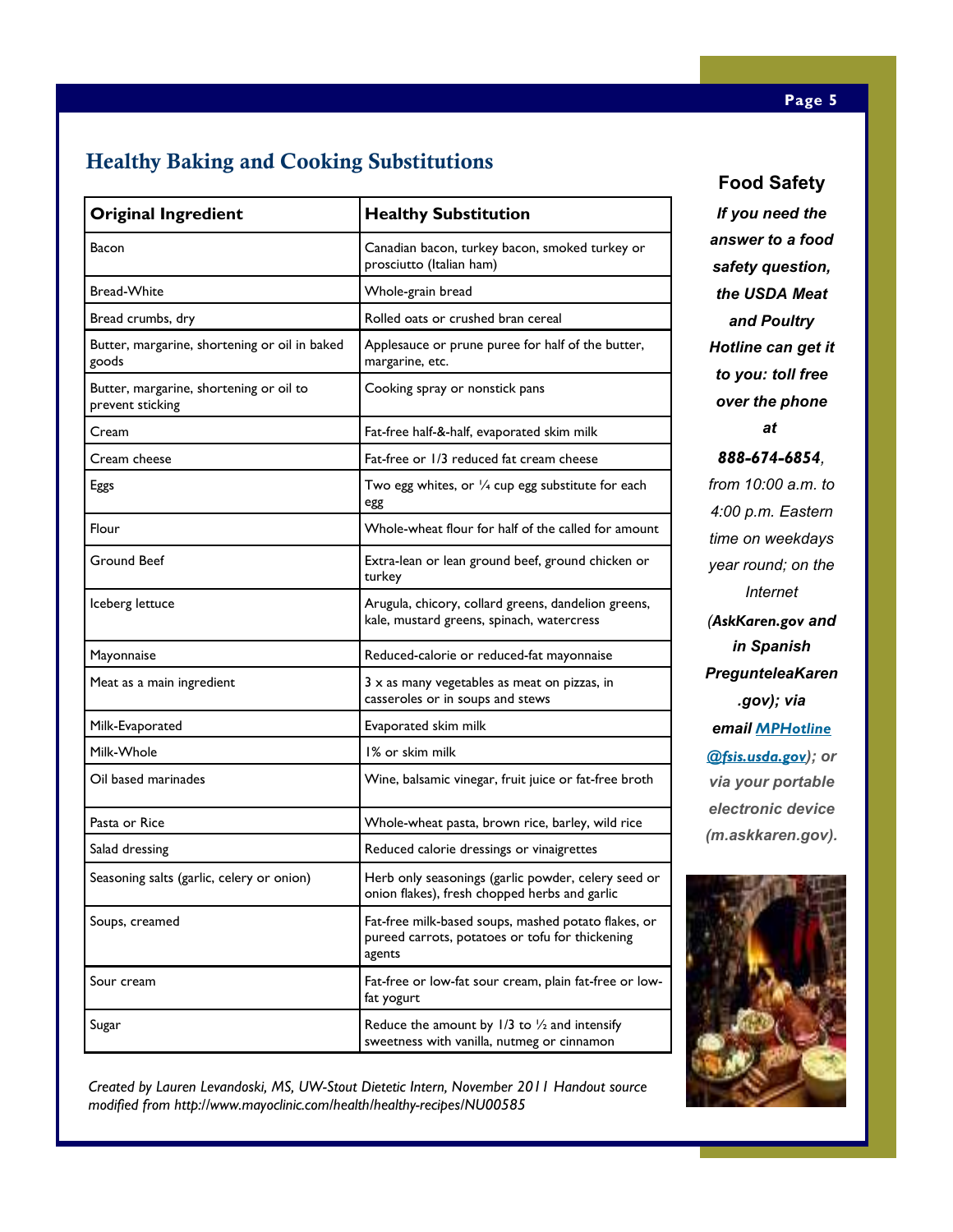



# **Important Numbers**  (Toll Free):

# **Social Security**

Local: 866-270-8629 USA: 800-772-1313

#### **Medicare**

1-800– Medicare (800-633-4227)

**Wisconsin Medicaid— Member services:**  800-362-3002

**Wisconsin Kenosha Racine Partners Consortium (WKRP)**  888-794-5820

# **IRS Warns of a New Tax Bill Scam**

*by Seena Gressin, Attorney, Division of Consumer & Business Education, FTC* 

We certainly understand if the latest IRS imposter scam makes you queasy: it involves a fake IRS tax notice that claims you owe money as a result of the Affordable Care Act (ACA).

The IRS says the fake notices are designed to look like real IRS CP2000 notices, which the agency sends if information it receives about your income doesn't match the information reported on your tax return. The IRS says many people have gotten the bogus notices, which usually claim you owe money for the previous tax year under the ACA.

It's one of many IRS imposter scams that have popped up. As tax season nears, we'll see more. The good news? There are red-flag warnings that can help you avoid becoming a

victim. For example, the IRS will never:

- Initiate contact with you by email or through social media.
- Ask you to pay using a gift card, prepaid debit card, or wire transfer.
- Request personal or financial information by email, texts, or social media.
- Threaten to immediately have you arrested or deported for not paying. In the new scam, the fake CP2000 notices often arrive as an attachment to an email a red-flag — or by U.S. mail. Other telltale signs of this fraud:
- There may be a "payment" link within the email. Scam emails can link you to sites that steal your personal information, take your money, or infect your computer with malware. Don't click on the link.
- The notices request that a check be made out to "I.R.S." Real CP2000s ask taxpayers to make their checks out to "United States Treasury" if they agree they owe taxes.

# **Information from Social Security**

Social Security offers two other programs to expedite disability claims filed by veterans. Wounded Warriors and veterans with a VA disability compensation rating of 100% Permanent & Total have their Social Security disability claims treated as high priority and receive expedited decisions. For more information about these programs, please visit www.socialsecurity.gov/people/ve terans.

*my* Social Security is a secure online hub for doing business with Social Security, and more than 26 million people have

created an account. In addition to Wisconsin residents replacing their SSN card through the portal, current Social Security beneficiaries can manage their account—change an address, adjust direct deposit, obtain a benefit verification letter, or request a replacement SSA-1099. Medicare beneficiaries can request a replacement Medicare card without waiting for a replacement form in the mail. Account holders still in the workforce can verify their earnings and obtain estimates of future benefits.

 For more information about online services, visit www.socialsecurity.gov/ssnumber.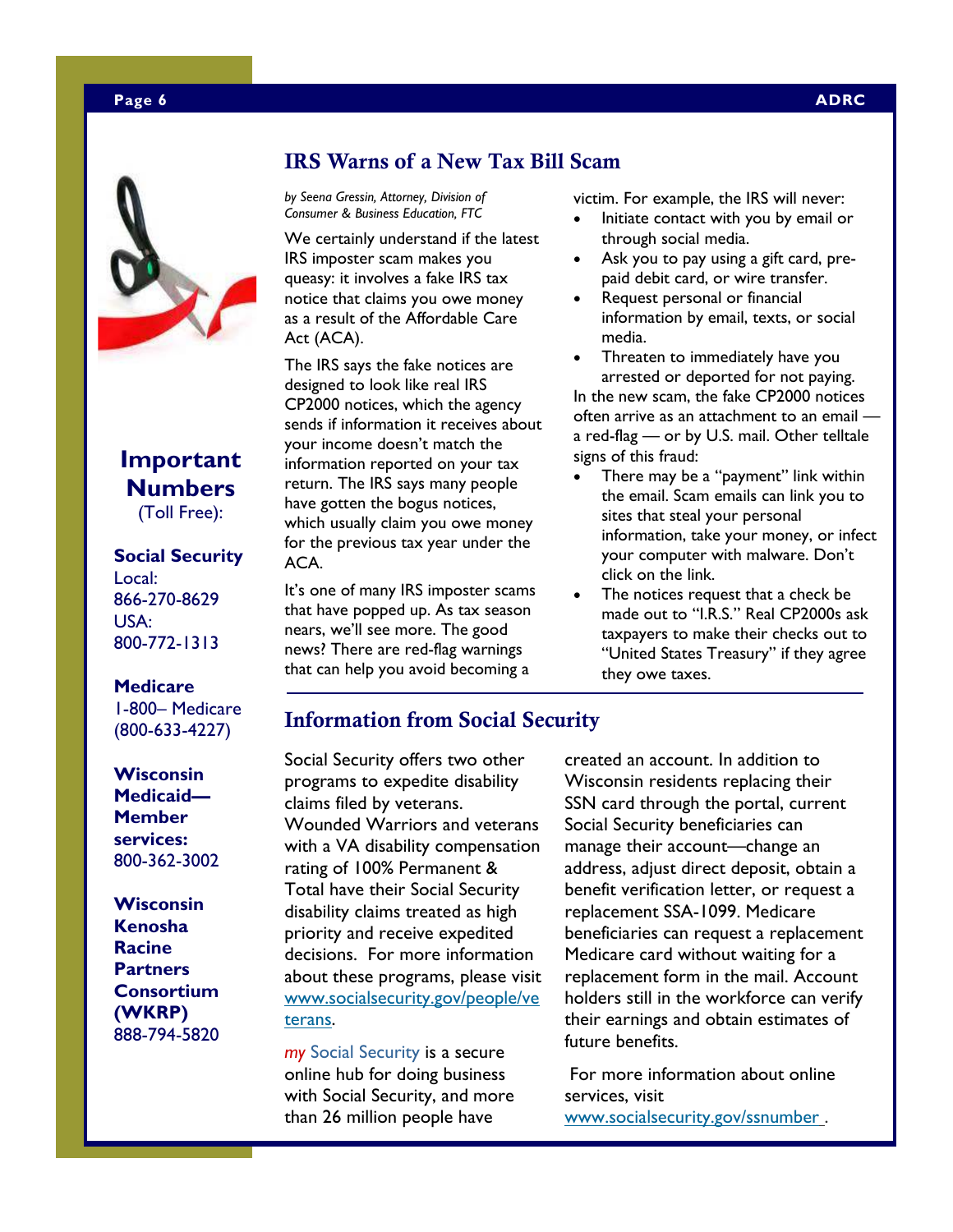#### **ADRC Page 7**

# **Fight Fraud by Guarding Your Medicare Number**

Health care fraud drives up costs for everyone in the health care system. One way to protect against such fraud is to **guard your Medicare number.** Fraud schemes often depend on identity thieves getting hold of people's Medicare numbers, so treat your number as you would a credit card.

Follow these important steps to protect yourself from fraud:

- **Don't share** your Medicare number or other personal information with anyone who contacts you by telephone, email, or by approaching you in person, unless you've given them permission in advance. Medicare will NEVER contact you for your Medicare number or other personal information.
- **Tell your friends** and neighbors to guard their Medicare number.
- **Don't ever let anyone borrow**  or pay to use your Medicare number.
- **Review your Medicare Summary Notice** to be sure you and Medicare are only being charged for actual services.
- **Be wary of salespeople** who knock on your door or call you uninvited and try to sell you a product or service.
- **Don't accept items received through the mail that you didn't order.** You should refuse the delivery and/or return it to the sender. Keep a record of the sender's name

and the date you returned the items.

# **And if you're looking to enroll in a Medicare plan:**

- **Be suspicious** of anyone who contacts you about Medicare plans unless you gave them permission.
- **There are no "early bird discounts" or "limited time offers."**
- **Don't let anyone rush you** to enroll by claiming you need to "act now for the best deal."
- **Be skeptical of free gifts,** free medical services, discount packages or any offer that sounds "too good to be true" – especially if you need to hand over your Medicare number in order to receive these items or deals. Decline politely but firmly.
- **By law, any promotional items**  you're offered to enroll in a plan must be worth no more than \$15, and these items can't be given on the condition that you enroll in a plan.

Call 1-800-MEDICARE to report suspected fraud. Learn more about protecting yourself from health care fraud by visiting

www.Medicare.gov/fraud or by contacting your local Senior Medicare Patrol (SMP). To find the SMP in your state, go to the SMP Locator at www.smpresource.org.

*This information prepared by the U.S. Department of Health and Human Services.* 

# **The Benefit Specialist Programs:**

Assists seniors and disabled adults who have been denied such benefits as Medicare, Medicaid, FoodShare, SSI and Social Security. **Provides** advocacy and counseling on a selected basis for other non-legal issues. Contact the ADRC and request a referral.

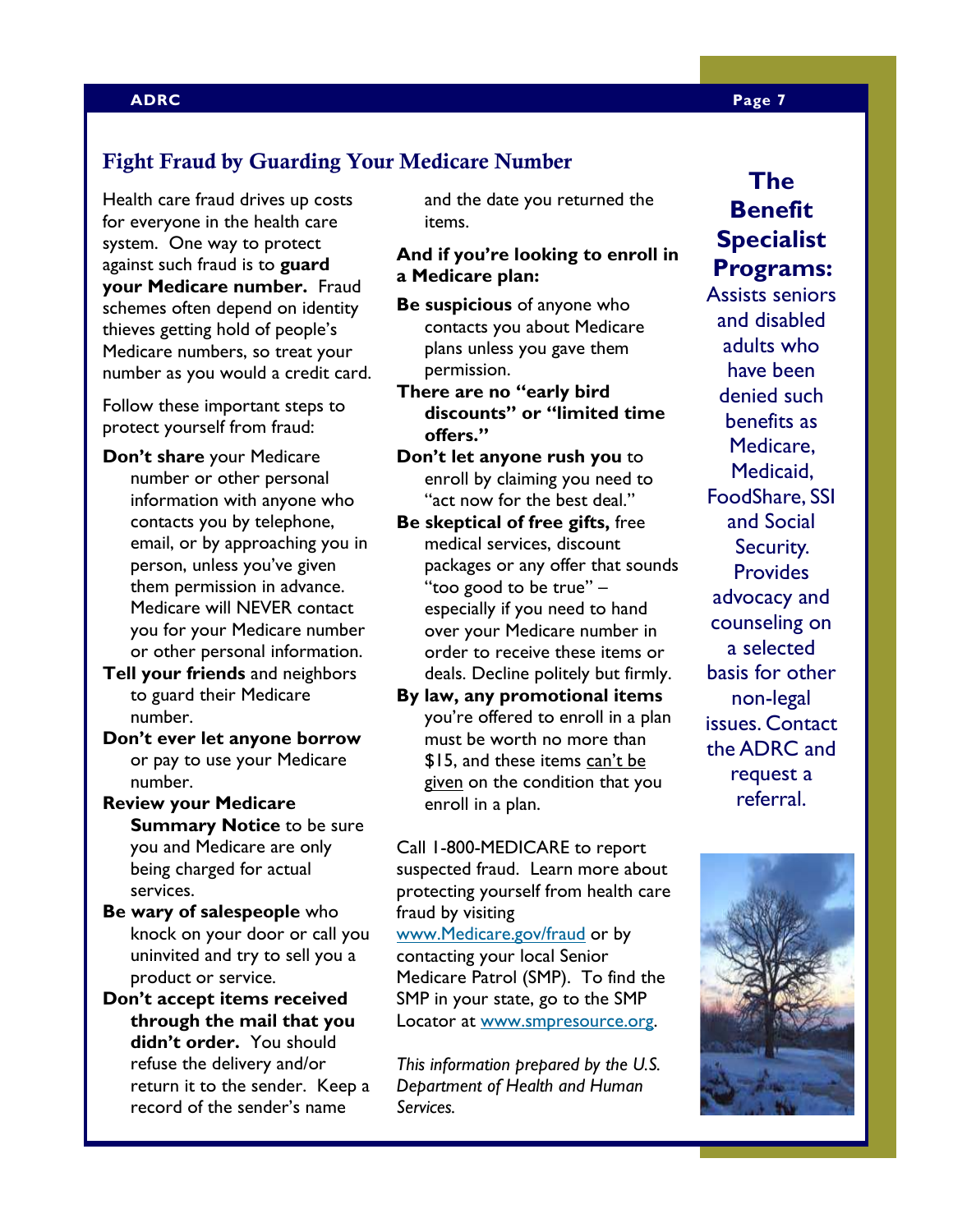

# **Volunteer Highlight Jane Hardy**

Jane Hardy began volunteering for Meals On Wheels (MOW) in February 2012. When asked why she became a MOW Volunteer she said "I have always been very blessed in my life and wanted to give back in some way."

We asked Jane if she could share one of her favorite memories about being a MOW driver and she said "I've had the pleasure to visit with so many wonderful people. One special guy was Tony who waited for me to come every week so we could catch up on what was going on with each other."

Jane's word of wisdom if you are thinking about becoming a MOW driver- "Don't hesitate to do this as you will find this is one of the most rewarding volunteer opportunities you will ever experience."

If you would like more information about our Meals On Wheels Volunteer Program, please call Ruth Stauersbol at 262- 898-1370 or email at ruth.stauersbol@racinecounty.com

# **Adult Disability and Medicaid Benefits**

*Our Website address has changed Please connect to www.adrc.racine county.com* 



#### **Disabled Adult Children Thomas E. Bush**

*Excerpted article for full article see citation below* 

Payment of Social Security benefits to children is well known. When a wage earner receives Social Security disability or retirement benefits' and has paid more than a minimum amount of Social Security taxes, the Social Security Administration **(SSA)**  will also pay benefits to the wage earner's minor children. In addition, when an insured wage earner dies, a child receives survivor benefits. Whether the parent is retired, disabled, or deceased, a minor child, whom **SSA** calls an auxiliary, receives benefits until age eighteen or until

age nineteen if the child is a full-time elementary or secondary school student.

Less well known is that a disabled *adult*  child of a retired, disabled, or deceased wage earner may also receive benefits on the account of a parent. It comes as a complete surprise to many people that it is possible for an adult disabled claimant of *any* age, who has never paid any Social Security tax, to receive disabled adult child benefits on a parent's account beginning when that parent retires, becomes disabled, or dies.

#### **Social Security Regulations**

Social Security regulations treat disabled adult children as one category of children entitled to benefits on the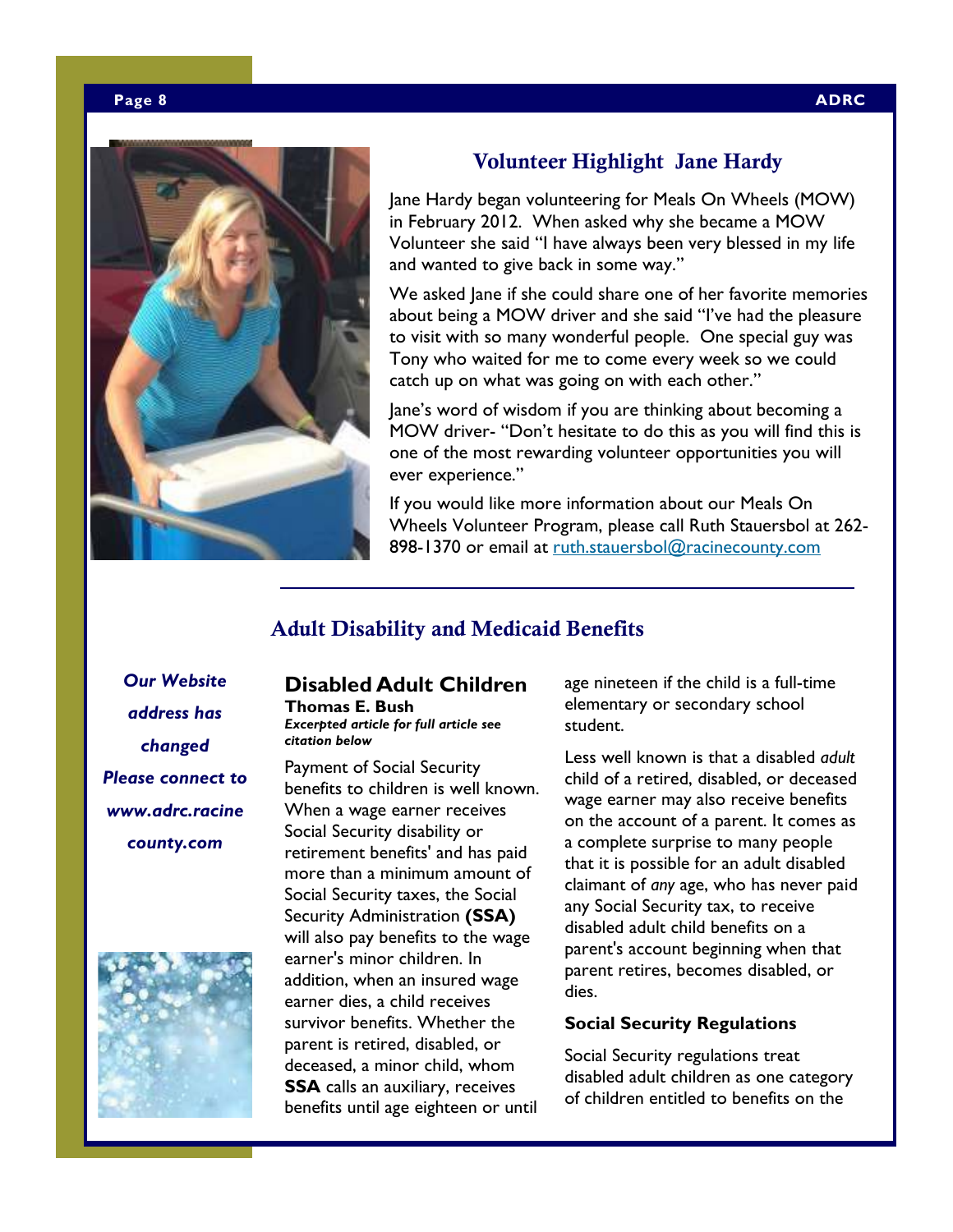# **Adult Disability and Medicaid Benefits continued….**

earnings record of a wage earner parent. Childhood disability benefits (CDB), also known as disabled adult child benefits **(DAC),3** is a type of auxiliary benefit subject to all the same rules applicable to other auxiliaries. The insured parent must be entitled to benefits or deceased. The child must be "dependent" but, as we shall see, in most situations, proof of dependency does not present a problem, because the child is "deemed" to be dependent if determined to be disabled. There must be an application, but sometimes an application for other benefits may be treated by SSA as an application for childhood disability benefits. A claimant must be unmarried at the time of application, and the claimant's disability must have begun before age twenty-two.

#### **A Public Education Problem**

The biggest problem with receipt of adult child disability benefits is that potential claimants do not apply because they do not know the program exists.

#### *Repository Citation*

*Bush, Thomas E. (2005) "Disabled Adult Children," Marquette Elder's Advisor: Vol. 6: Iss. 2, Article 4. Available at:* 

*http://scholarship.law.marquette.edu/elders/vol6/iss2/4*

# **Medicaid and Disabled Adult Children**

*SSA- See section of Program Operations Manual at: https://secure.ssa.gov/poms.nsf/lnx/0501715015*

### **Special Groups of Former SSI Recipients**

Categorical Medicaid eligibility for the aged, blind and disabled is directly related to receipt of SSI in most States. Loss of SSI payments can result in loss of

Medicaid coverage. To preserve Medicaid coverage for certain groups of individuals who lose SSI payments, Congress enacted special Medicaid continuation provisions. These provisions require the State Medicaid agencies to continue to consider specified groups of former SSI beneficiaries as SSI beneficiaries for Medicaid purposes, as long as they would otherwise be eligible for SSI payments. In addition, Medicaid agencies are required to determine if the individual would be eligible for Medicaid under any other group.

# **Disabled Adult Children (Childhood Disability Beneficiaries)**

Section 1634(c) of the Act requires States to consider title II childhood disability beneficiaries (also known as disabled adult children, **DACs,** or childhood disability beneficiaries, **CDBs)**  who lose SSI eligibility as if they were still SSI recipients for Medicaid purposes so long as they would have remained otherwise eligible for SSI benefits but for their entitlement to (or increase in) title II benefits on or after July 1, 1987.

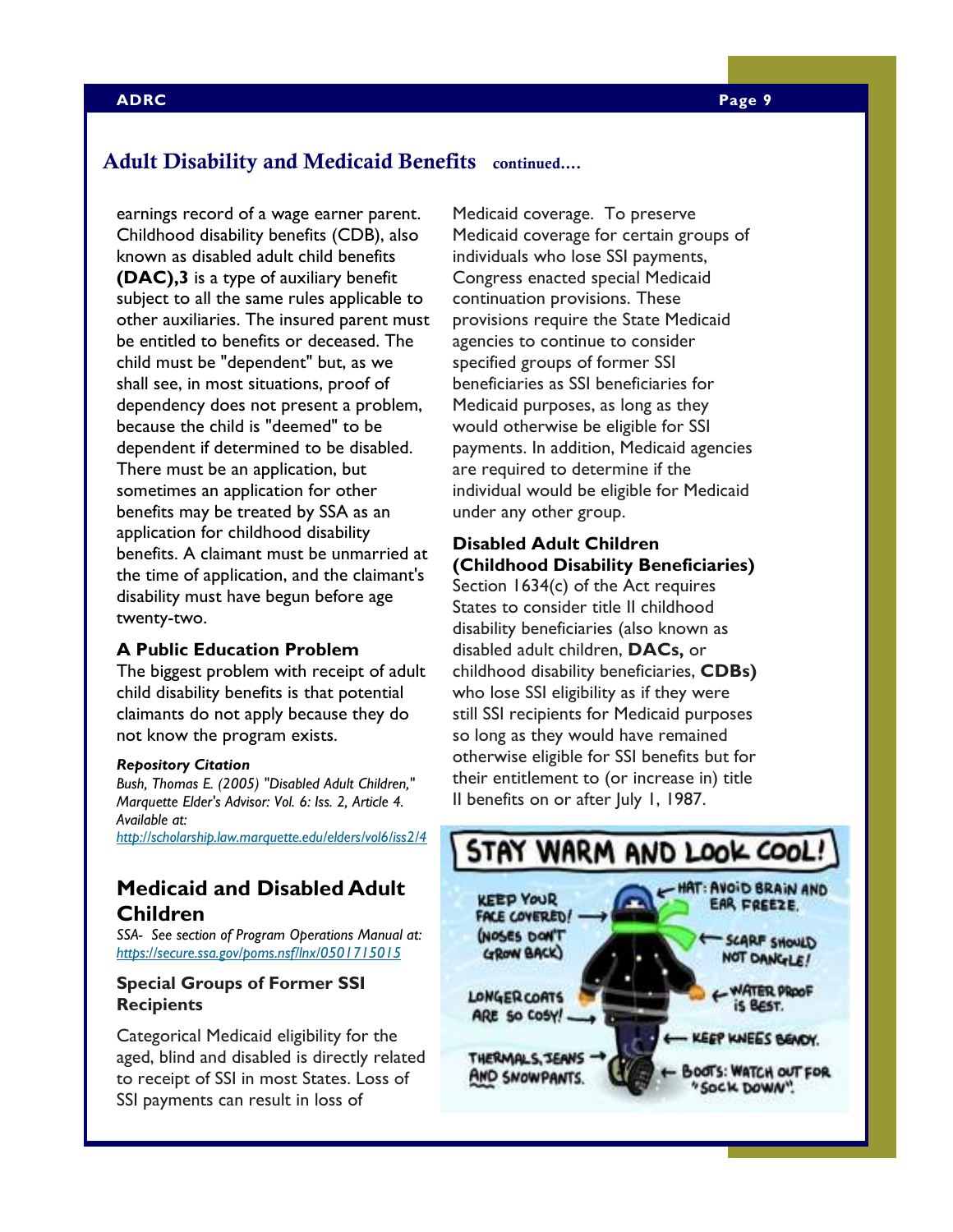#### **Page 10 ADRC**

Continued from Page 2

communication techniques, relaxation options, and many other things that are very helpful along any caregiving journey.

# **Caregiving**

**Relationships** is a 3-session workshop designed to help participants realize the importance of self-care; identify their needs and use community resources; discover and stay in touch with available caregiver support; and use effective coping strategies and communication techniques.

# *May I have…*

*Serenity to accept the things I cannot change, Courage to change the things I can, and Wisdom to know the difference.* 



# **Stepping On** is a seven

week, two hour course for older adults about falls prevention. During the course, participants learn exercises specific to balance and falls prevention, along with a multitude of other topics that relate to falls prevention, such as footwear, medication, and vision.

#### **Living Well with Chronic Conditions** is

a six week, two hour course that is designed to help people with longterm ailments manage those conditions. continued next page...

# **Support Groups for Family Caregivers**

# **First Thursday 10:30 am-12 Noon Alzheimer's Association Group**  *For Families Dealing with Alzheimer's and other*

*Dementias*  **Bethania Lutheran Church** 4120 Wright Ave (enter at back of bldg)

**Dec 1 Jan 5 Feb 2** 

### **First Friday 12 Noon-1pm**

"*Caregiver Connection"* **Telephone Group**  Call 262-833-8762 to pre-register

**Dec 2 Jan 6 Feb 3**

# **Third Tuesday 1:30-3:00 pm**

Yorkville United Methodist Church 17645 Old Yorkville Rd. (3 Miles West of I-94, Just north of Highway 20) **(Change to 2nd Tuesday in January)** 

**Dec 20 Jan 10 Feb 14**

# **Second Saturday 10:30 am–12 Noon**

Atonement Lutheran Church 2915 Wright Ave Enter at back of building (on South side)

**Dec 10 Jan 14 Feb 11**

#### **Third Wednesday 1:30-3:00 pm**

Burlington Senior Center, Eppers Room 209 N Main St

**Dec 21 Jan 18 Feb 16**

# **Second Thursday 6:00-7:30 pm Alzheimer's Association Group**

*For Families Dealing with Alzheimer's and other Dementias* 

# **Bethania Lutheran Church**

4120 Wright Ave (enter at back of bldg)

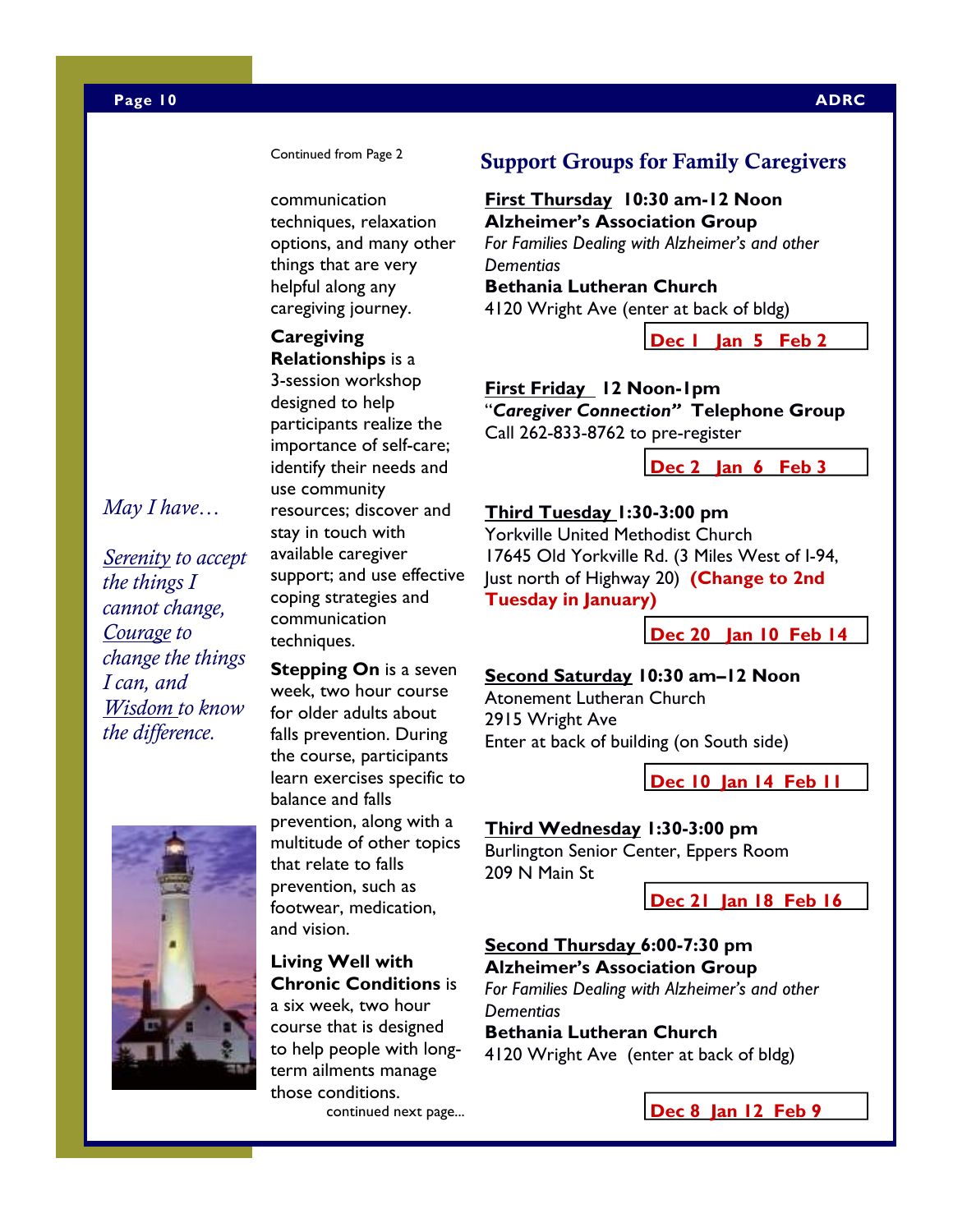# **Classes continued from pg 10**

Participants learn many different tools to help themselves manage different aspects of their chronic conditions, such as communicating with health professionals and lifestyle changes to help cope with challenges.

All of the classes are informative, not only because of the facilitation by the leaders, but also because each person who comes to the class has their own wisdom and experiences that they bring to the table. In this way, the participants and co-leaders all learn from each other. Each class is a rich experience that can be remembered long after the class is over, and each class has information that can be used all throughout your life.

We are also looking for input from you, the people whom these classes are for! We are in the process of solidifying several classes for 2017, but any information you would like to provide about what days of the week, times of day, and seasons of the year that these classes would be most convenient would be appreciated.

We would also be interested in what area of Racine County would be most convenient for you. Classes are sometimes held at the ADRC, which is central to the county, but classes can be held at other locations around the county as well. Any input would be welcome, for 2017 and beyond!

The class list for 2017 will be published soon, both in our newsletter and on the ADRC website. If you are interested in learning more about any of these classes, signing up for a scheduled class, being added to a waitlist, or letting us know your preferences for time or place, please contact Elizabeth Trudeau, the ADRC's class coordinator. She can be reached by phone at 262-833-8777, or by email at Elizabeth.Trudeau@racinecounty. com.



# *Consider an E-Visit*

*Monthly email check in with our Caregiver Support Specialist. Call 262-833-8764 or Email: marilyn.joyce@ racinecounty.com for information or to sign up.* 

# **A Note About the Caregiver Support Group in Yorkville:**

We are planning to hold the Yorkville Support group on the Second Tuesday each month beginning in January 2017. (Currently held on the third Tuesday) The group will continue to meet from 1:30-3 PM at the Yorkville United Methodist Church. 17645 Old Yorkville Rd (Just off of Highway 20, 3 miles West of I-94). Upcoming dates are December 20th, and then January 10th.



#### **Page 11**